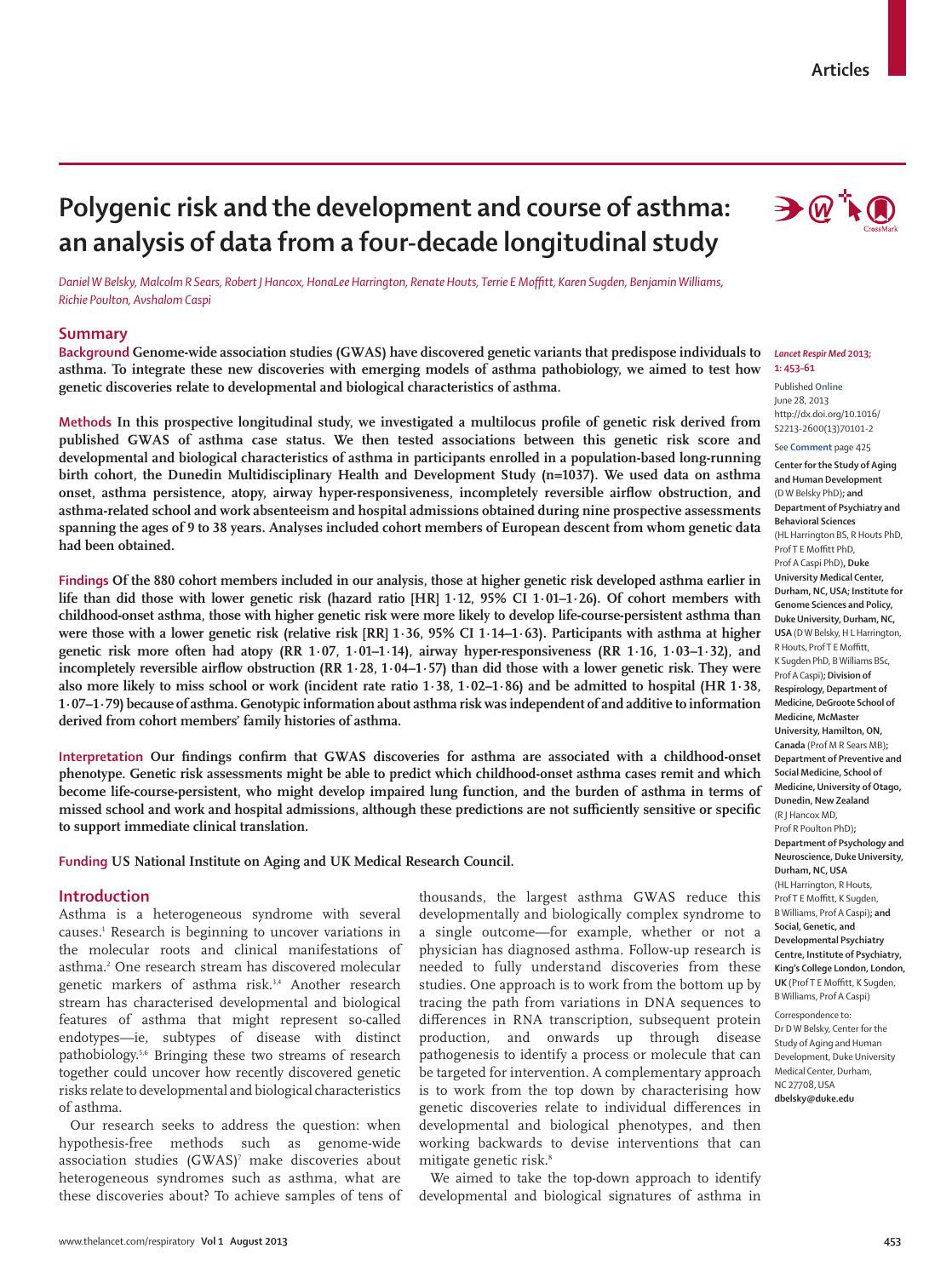individuals with high genetic risk. Once identified, these signatures can help to guide bottom-up molecular research. We aimed to construct a multilocus profile of genetic predisposition to asthma—a genetic risk score from a comprehensive case-control GWAS of asthma<sup>9</sup> and then to genotype this score in an unselected cohort followed up from birth to mid-life<sup>10</sup> with extensive asthma phenotyping across nine assessments spanning the ages of 9–38 years. We then wanted to test how GWASdiscovered genetic risks were related to the development, persistence, and biological characteristics of asthma in this cohort.

# **Methods**

# **Study design and participants**

In this prospective longitudinal study, we used data from members of the Dunedin Multidisciplinary Health and Development Study, a longitudinal investigation of health and behaviour in a complete (unselected) birth cohort. Study members (1037; 91% of eligible births; 52% male) were all individuals born between April, 1972, and March, 1973, in Dunedin, New Zealand, who were eligible for the longitudinal study on the basis of residence in the province at age 3 years and who participated in the first follow-up assessment at age 3 years. The cohort represents the full range of socioeconomic status in the general population of New Zealand's South Island and is mainly white.<sup>11</sup> Assessments were done at birth and ages 3, 5, 7, 9, 11, 13, 15, 18, 21, 26, 32, and, most recently, 38 years, when 961 (95%) of the 1007 surviving study members took part. At each assessment wave, study members are brought to the Dunedin research unit for a full day of interviews and examinations. The Otago Ethics Committee approved each phase of the study and informed consent was obtained from all study members.

### See **Online** for appendix

## **Procedures**

To test whether genetic risk was associated with the timing of onset, course, and persistence of asthma, we analysed longitudinal data on asthma phenotypes derived from standardised interviews of Dunedin Study members. To test whether genetic risk was associated with asthma's biological characteristics, we combined interview data with information derived from assessments of allergy and lung function. We examined three biological characteristics: atopy, which, especially in paediatric populations, is associated with a persistent and severe course of asthma;12,13 airway hyper-responsiveness, which provides indirect confirmation of active airway inflammation;<sup>14,15</sup> and incompletely reversible airflow obstruction, which identifies harmful changes to the airways resulting from chronic asthma.16 To accompany these aetiological analyses, we did two additional tests that related to the concerns of patients and clinicians. To test whether genetic risk was associated with disruptions to daily life, we analysed genetic associations with the incidence of days of school and work missed because of asthma, and with asthma-related hospital admissions. To put the magnitude of genetic risk effects in context and to find out whether molecular genetic measurements provided novel information about risk, we compared molecular genetic information with family-history information.<sup>17</sup>

## **Measures**

A challenge for developmental research following up GWAS discoveries is that effect sizes for individual asthma-associated single-nucleotide polymorphisms (SNPs) are small,<sup>9</sup> meaning that longitudinal studies with the data necessary to investigate developmental phenotypes of asthma are underpowered to test individual SNP effects.<sup>18</sup> However, evidence shows that asthma-associated loci make additive contributions to risk, recommending aggregation of risk alleles.19,20 Summing risk alleles across GWAS-identified SNPs to compute a genetic risk score yields a quantitative index of genetic risk with a normal distribution<sup>21</sup> and a potentially larger effect size.

We derived our genetic risk score from the largest asthma GWAS to date, published in 2010.<sup>9</sup> We selected all SNPs associated with asthma at  $p < 5 \times 10^{-8}$ . This set of SNPs was then pruned using an *R²* threshold of 0·60 to derive the SNP set for the genetic risk score. This process yielded 17 SNPs located in or near the genes *IL18R1*, *IL13*, *HLA-DQ*, *IL33*, *SMAD3*, *ORMDL3*, *GSDMB*, *GSDMA*, and *IL2RB*.

Genotyping was done in the Dunedin Study cohort with a commercially available array (BeadPlex Array, Illumina, San Diego, CA, USA) using DNA extracted from whole blood (93%) or buccal swabs (7%). Two SNPs near the gene *HLA-DQ* could not be assayed because of the complex repetitive structure of the proximal sequence. Thus, the final genetic risk score included 15 SNPs (appendix).

SNPs were genotyped in 880 (95%) of the 927 cohort members who reported European-descent grandparents. All SNPs met Hardy-Weinberg equilibrium criteria  $(p>0.10$  for all tests). For each SNP, the risk allele was defined as the asthma-associated allele in the original GWAS. Of a possible 30 risk alleles, cohort members carried a mean of 13·74 (SD 4·36). Risk allele counts were normally distributed (appendix). For analyses, we standardised the risk allele counts to have a mean of 0 and an SD of 1 (the genetic risk score). Effect sizes presented are for a 1 SD change in genetic risk, which reflects the effect associated with an increase of 4 · 36 risk alleles. Results of sensitivity analyses that selectively dropped SNPs from the score one by one showed that no single SNP accounted for a disproportionate share of the genetic-risk-score association with asthma (appendix). Cohort members' sex and socioeconomic status were unrelated to their genetic risk (Pearson's  $r=0.01$  for sex and  $0.04$  for socioeconomic status).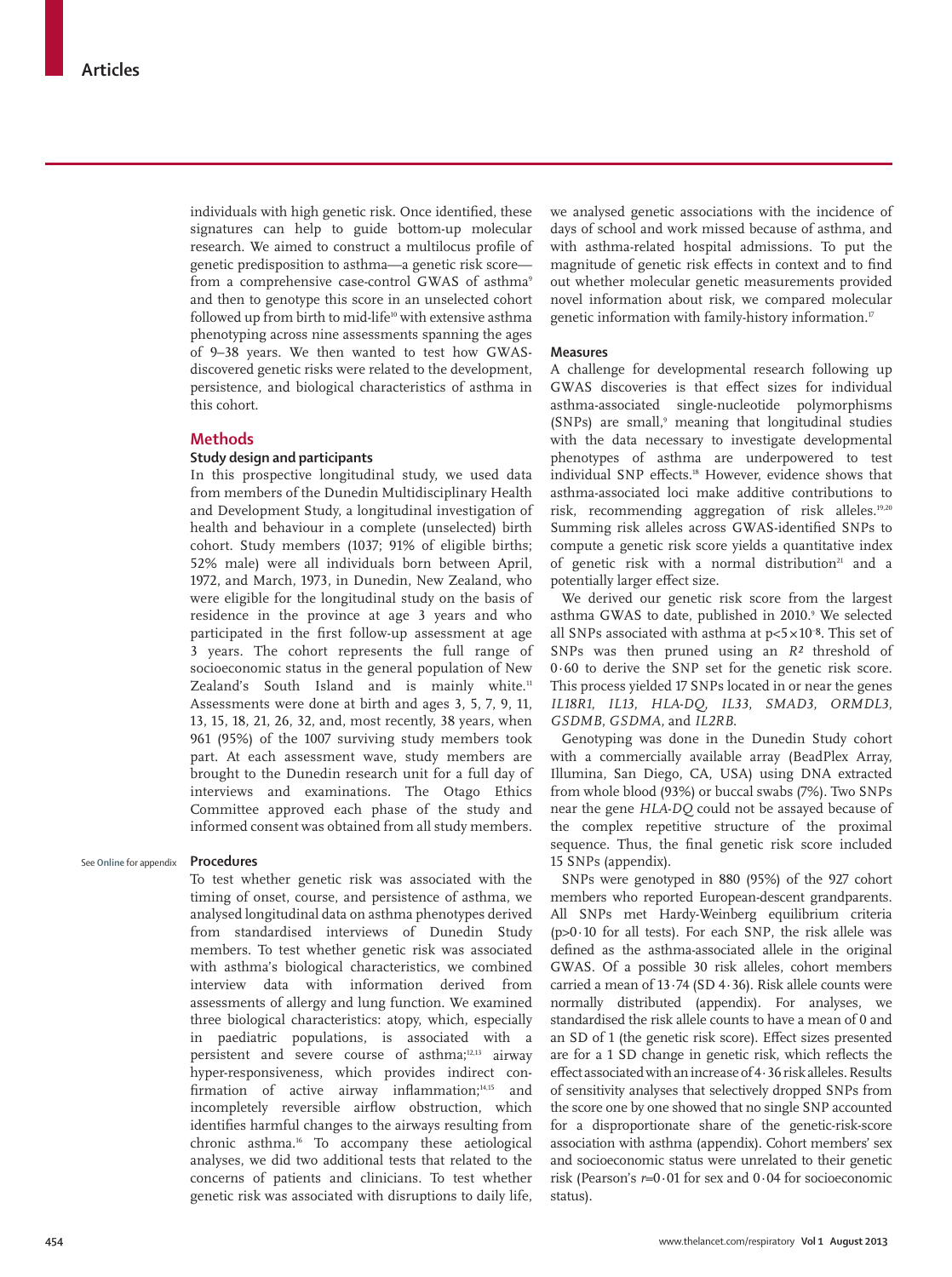Family histories for asthma—ie, reports of asthma provided by study members and both parents for study members' biological siblings, parents, and grandparents were available for 99% of the cohort. Family history was summarised as the proportion of family members in the pedigree who had asthma, adjusted for genetic relatedness to the proband (ie, first-degree relatives were counted as 1 and second-degree relatives were counted as  $0.5$ ).<sup>22</sup>

Assessments of asthma phenotypes and definitions of biological variables including atopy, airway hyperresponsiveness, and incompletely reversible airflow obstruction have been described in previous publications from this cohort<sup>10,23–33</sup> and are summarised in table 1.

# **Statistical analysis**

We analysed dichotomous outcomes (eg, asthma status) using Poisson regression models to derive relative risks (RRs). We analysed count phenotypes (eg, the number of assessments at which cohort members had current asthma) using negative binomial regression models to account for overdispersion. We report effect sizes from negative binomial models in terms of incident rate ratios (IRRs). We analysed time to asthma onset using Cox regression models to derive hazard ratios (HRs). We analysed longitudinal repeated-measures data on the biological characteristics of asthma with generalised estimating equations to account for the non-independence of repeated observations.<sup>34</sup> These analyses treated each assessment of a biological characteristic as an outcome, allowing us to differentiate cases on the basis of persistence. All analyses were adjusted for sex and used the continuous genetic risk score (standardised to have a mean of 0 and a SD of 1). Effect sizes are reported for a 1 SD increase in genetic risk.

|                                                                                   | Number of participants                          | Assessment method                                                                                                                                                                                                                                                                                                                                                                                                                                                                                                                                                                                                                                                                                                                                                                                                                                                                                                                                                                                                                                                                                                                                                                                                                                |  |  |  |
|-----------------------------------------------------------------------------------|-------------------------------------------------|--------------------------------------------------------------------------------------------------------------------------------------------------------------------------------------------------------------------------------------------------------------------------------------------------------------------------------------------------------------------------------------------------------------------------------------------------------------------------------------------------------------------------------------------------------------------------------------------------------------------------------------------------------------------------------------------------------------------------------------------------------------------------------------------------------------------------------------------------------------------------------------------------------------------------------------------------------------------------------------------------------------------------------------------------------------------------------------------------------------------------------------------------------------------------------------------------------------------------------------------------|--|--|--|
| Developmental phenotypes of asthma                                                |                                                 |                                                                                                                                                                                                                                                                                                                                                                                                                                                                                                                                                                                                                                                                                                                                                                                                                                                                                                                                                                                                                                                                                                                                                                                                                                                  |  |  |  |
| Asthma onset                                                                      | 305 (35%) of<br>880 participants                | Current asthma status was assessed at ages 9, 11, 13, 15, 18, 21, 26, 32, and 38 years from standardised interviews of study<br>members (or their mothers if the participant was younger than 13 years) done by pulmonary specialists. <sup>10</sup> Current asthma was<br>defined as a diagnosis of asthma in addition to positive symptoms within the past 12 months, including asthma attack,<br>recurrent wheeze (excluding study members reporting only one or two episodes lasting less than 1 h), or medical treatment<br>for asthma. <sup>23-25</sup> Age at asthma onset was defined as the earliest age at which wheezing symptoms or diagnosis by a physician<br>were recorded                                                                                                                                                                                                                                                                                                                                                                                                                                                                                                                                                        |  |  |  |
| Life-course-persistent asthma                                                     | 96 (11%) of<br>880 participants                 | Asthma persistence was defined by the number of assessments (out of nine) at which a cohort member had current asthma.<br>Life-course-persistent asthma was defined as having asthma at two or more assessments up to puberty (age 13 years) and at<br>three or more assessments thereafter (ages 15-38 years)                                                                                                                                                                                                                                                                                                                                                                                                                                                                                                                                                                                                                                                                                                                                                                                                                                                                                                                                   |  |  |  |
| Biological characteristics of asthma                                              |                                                 |                                                                                                                                                                                                                                                                                                                                                                                                                                                                                                                                                                                                                                                                                                                                                                                                                                                                                                                                                                                                                                                                                                                                                                                                                                                  |  |  |  |
| Atopy                                                                             | 236 (77%) of<br>305 participants with<br>asthma | Atopy was assessed once in childhood (at age 13 years) and twice in adulthood (at ages 21 and 32 years) by standardised skin<br>tests <sup>26</sup> for 12 common allergens: house dust mite (Dermatophagoides pteronyssinus), grass, cat, dog, horse, kapok, wool,<br>Aspergillus fumigatus, Alternaria, Penicillium, Cladosporium, and cockroach (at ages 21 and 32 years only). A weal diameter<br>2 mm greater than saline control was regarded as positive for epidemiological purposes. Atopy was defined as a positive<br>response to one or more allergens. <sup>27,28</sup> Participants with asthma who tested positive for atopy were classified as having atopic<br>asthma. In addition to allergy testing, total serum IgE, a blood biomarker of atopy, was measured once in childhood (at age<br>11 years) and twice in adulthood (at ages 21 and 32 years). <sup>29</sup> IgE values were log transformed for analysis                                                                                                                                                                                                                                                                                                            |  |  |  |
| Airway hyper-responsiveness                                                       | 160 (52%) of<br>305 participants with<br>asthma | Airway hyper-responsiveness is an indirect measure of airway inflammation. During childhood (ages 9-13 years), and at ages<br>15 and 21 years, spirometry and methacholine challenge was done using a Godart water spirometer. As described<br>previously, <sup>28,30-32</sup> a concentration of methacholine of 8 mg/mL or less causing a 20% decrease (PC <sub>30</sub> ) in forced expiratory<br>volume in 1 s (FEV <sub>1</sub> ) was used to identify airway hyper-responsiveness. In cohort members in whom a methacholine<br>challenge was not safe or practical, an increase in FEV, of 10% or more after albuterol was regarded as roughly equivalent to a<br>PC <sub>10</sub> of 8 mg/mL or less. This same method was used to define bronchodilator responsiveness at ages 18, 26, 32, and<br>38 years. At these ages, spirometry was done with an Ohio computerised spirometer (Ohio Instruments, Cincinnati, OH, USA)<br>at age 18 years, and a Sensormedics body plethysmograph (Sensormedics Corporation, Yorba Linda, CA, USA) at ages 26, 32,<br>and 38 years. Asthma cases who met criteria for airway hyper-responsiveness to methacholine or albuterol were classified as<br>having asthma with airway hyper-responsiveness |  |  |  |
| Incompletely reversible airflow<br>obstruction                                    | 76 (25%) of<br>305 participants with<br>asthma  | Incompletely reversible airflow obstruction was defined at ages 18, 26, 32, and 38 years as a post-bronchodilator ratio of FEV,<br>to forced vital capacity (FVC) below the age-specific and sex-specific lower limits of normal. <sup>32</sup> The lower limit of normal was<br>defined from cohort members with no previous history of asthma, no history of smoking, and no reported wheeze within<br>the previous year as follows: the mean FEV <sub>1</sub> -to-FVC ratio minus 1.96 SD, delimiting 2.5% of the normal population with the<br>lowest post-bronchodilator FEV <sub>1</sub> -to-FVC ratios. <sup>33</sup> Participants with asthma who had incompletely reversible airflow<br>obstruction by the end of follow-up were classified as having asthma with incompletely reversible airflow obstruction. We<br>also analysed post-bronchodilator FEV <sub>1</sub> -to-FVC ratio, a continuously distributed biomarker of incompletely reversible airflow<br>obstruction                                                                                                                                                                                                                                                           |  |  |  |
| Asthma-related disruptions to daily life                                          |                                                 |                                                                                                                                                                                                                                                                                                                                                                                                                                                                                                                                                                                                                                                                                                                                                                                                                                                                                                                                                                                                                                                                                                                                                                                                                                                  |  |  |  |
| Days of school or work missed<br>because of asthma                                | 158 (18%) of<br>880 participants*               | At ages 9, 11, 13, 15, 18, 21, 26, 32, and 38 years, cohort members (or their mothers if aged younger than 13 years) reported<br>the number of days of missed school or work because of asthma                                                                                                                                                                                                                                                                                                                                                                                                                                                                                                                                                                                                                                                                                                                                                                                                                                                                                                                                                                                                                                                   |  |  |  |
| Admission to hospital for asthma<br>or wheezing                                   | 72 (8%) of 880 participants                     | At each assessment, cohort members (or their mothers if aged younger than 13 years) reported whether they had ever been<br>admitted to hospital because of asthma or wheeze <sup>23</sup>                                                                                                                                                                                                                                                                                                                                                                                                                                                                                                                                                                                                                                                                                                                                                                                                                                                                                                                                                                                                                                                        |  |  |  |
| *Resulting in 2398 days off school or work.                                       |                                                 |                                                                                                                                                                                                                                                                                                                                                                                                                                                                                                                                                                                                                                                                                                                                                                                                                                                                                                                                                                                                                                                                                                                                                                                                                                                  |  |  |  |
| Table 1: Assessments of asthma phenotypes and definitions of biological variables |                                                 |                                                                                                                                                                                                                                                                                                                                                                                                                                                                                                                                                                                                                                                                                                                                                                                                                                                                                                                                                                                                                                                                                                                                                                                                                                                  |  |  |  |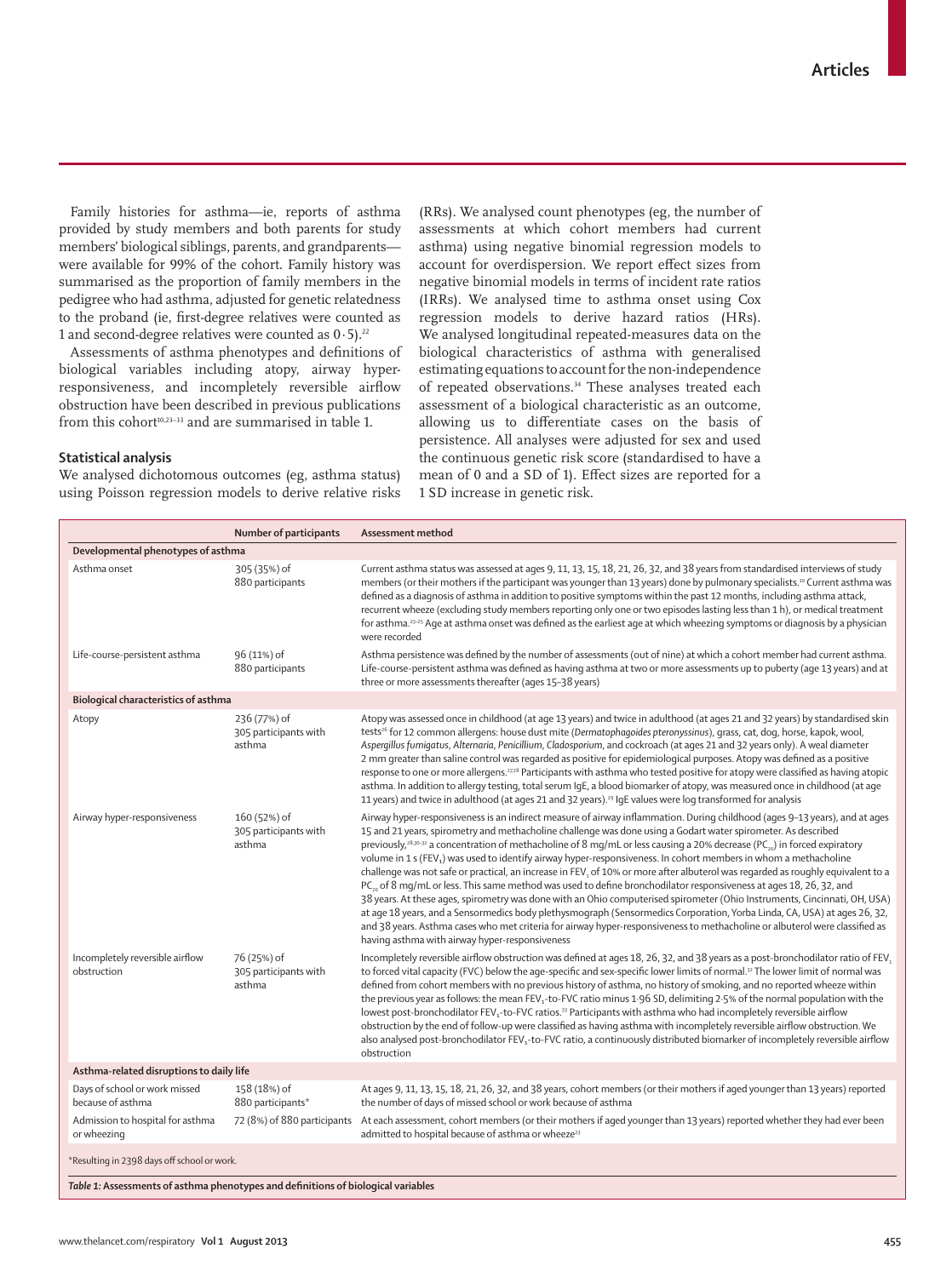## **Role of the funding source**

The sponsors of the study had no role in study design, data collection, data analysis, data interpretation, or writing of the report. The corresponding author had full access to all of the data in the study and had final responsibility for the decision to submit for publication.

# **Results**

Boys and girls in the Dunedin cohort who had higher genetic risk scores had a greater risk of developing asthma over the 38 years of follow-up than did those with lower genetic risk (HR 1·12, 95% CI 1·01–1·26), and developed asthma earlier in life (figure 1). Genetic associations with asthma onset did not differ by sex  $(p=0.917)$ .

Cohort members at higher genetic risk met criteria for current asthma at more assessments between the ages of 9 and 38 years than did those with lower genetic risk (IRR 1·16, 95% CI 1·03–1·30). Children at higher genetic risk were also more likely to develop life-coursepersistent asthma (96 [11%] of 880 participants), defined by onset in childhood (before age 13 years) with recurrent



*Figure 1:* **Kaplan-Meier plots for development of asthma over time, by sex and genetic risk score**

Kaplan-Meier plots show asthma onset in the whole Dunedin cohort according to sex (A) and high or low genetic risk score (B), and in girls only (C) and boys only (D) according to high or low genetic risk score. For illustrative purposes, high genetic risk was defined as a genetic risk score above the cohort median. Numbers at risk are reported at ages 0, 7, 15, 21, 26, 32, and 38 years.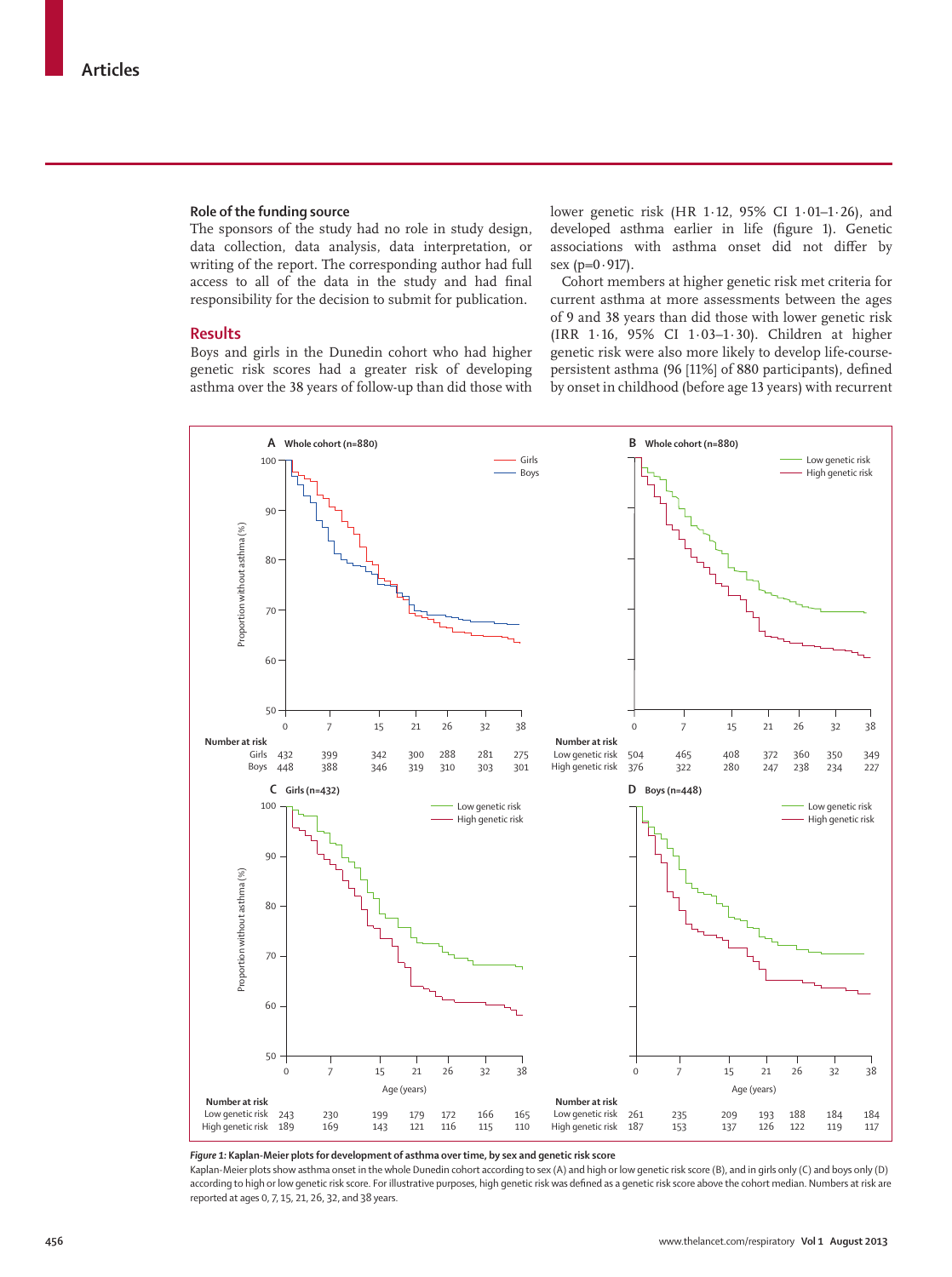symptoms up to age 38 years (RR 1·36, 95% CI  $1.14-1.63$ ; figure 2A). The shift in the genetic risk distribution that underlies this effect is presented in the appendix. Specifically, in the subset of cohort members with asthma onset in childhood (187 [21%] of 880 participants), those at higher genetic risk developed asthma earlier in life than did those with lower genetic risk (HR 1·17, 95% CI 1·01–1·34) and were more likely to develop life-course-persistent asthma (RR 1·20, 1·05–1·38; figure 2B). Our receiver operating characteristic curve analysis showed that the genetic risk score slightly improves individual-level predictions of which participants with childhood-onset asthma developed life-course-persistent asthma (appendix). We did sensitivity analyses that restricted the life-coursepersistent subgroup to the 93 participants with asthma onset before the age of 9 years to test if results changed after exclusion of the three participants in the life-course-persistent group who developed asthma around the time of puberty. We noted that the results were unchanged (effect sizes for genetic associations with life-course-persistent asthma were RR 1·37 [95% CI 1·14–1·65] in the whole cohort and RR 1·20 [1·05–1·39] in participants who developed asthma in childhood).

The results of our analyses in the 305 (35%) participants who developed asthma during follow-up showed that those at higher genetic risk were at increased risk of atopy compared with those with asthma and a lower genetic risk (RR 1·07, 95% CI 1·01–1·14) across assessments at age 13, 21, and 32 years. Participants with asthma at higher genetic risk also had raised serum IgE concentrations  $(r=0.13; p=0.02)$  across assessments at age 11, 21, and 32 years.

 Lung function analyses showed that participants with asthma at higher genetic risk were at increased risk of airway hyper-responsiveness to methacholine or albuterol relative to those with a lower genetic risk (RR 1·16, 95% CI 1·03–1·32) across nine assessments between the ages of 9 and 38 years. These analyses also showed that participants with asthma at higher genetic risk had poorer lung function, as measured by a post-albuterol ratio of forced expiratory volume in 1 s  $(FEV_1)$  to forced vital capacity (FVC), than did those at lower genetic risk  $(r=0.13, p=0.03)$  and were more likely to develop incompletely reversible airflow obstruction, as defined by post-bronchodilator FEV₁-to-FVC ratios of more than 2 SD below the mean of participants who never developed asthma, than were those at lower genetic risk (RR 1·28, 95% CI 1·04–1·57) across assessments at ages 18, 26, 32, and 38 years. Genetic associations with lifetime risk for atopy, airway hyper-responsiveness, and incompletely reversible airflow obstruction in participants with asthma are shown in the appendix.

Because smoking affects the lung function characteristics that we analysed,<sup>35</sup> we did sensitivity analyses testing genetic associations with lung function phenotypes of asthma in non-smokers (figure 3). By age 38 years,

214 (70%) of the 305 cohort members with asthma had smoked at some point during follow-up (in the full cohort, 627 [71%] of 880 had smoked). We previously constructed developmental phenotypes of smoking behaviour in the Dunedin cohort that identified when cohort members began smoking.<sup>36</sup> We selectively excluded data from participants with asthma that were obtained after those individuals had begun smoking—eg, for a child who developed asthma at age 11 years and who took up



*Figure 2:* **Risk of developing life-course-persistent asthma according to genetic risk score**  (A) Whole cohort (relative risk [RR] 1·36, 95% CI 1·14–1·63). (B) Subset of cohort members with asthma onset by

age 13 years (RR 1·20, 1·05–1·38). Error bars show 95% CIs for point estimates. The genetic risk score is the count of risk alleles standardised to have a mean of 0 and an SD of 1.



*Figure 3:* **Lung function in non-smokers with asthma according to genetic risk score**

(A) Predicted probability of airway hyper-responsiveness in 188 non-smokers with asthma and all 305 participants with asthma. (B) Predicted probability of incompletely reversible airflow obstruction in 105 non-smokers with asthma and all 305 participants with asthma. Probabilities were estimated from models including all participants with asthma and models including only non-smoking participants with asthma. The genetic risk score is the count of risk alleles standardised to have a mean of 0 and an SD of 1.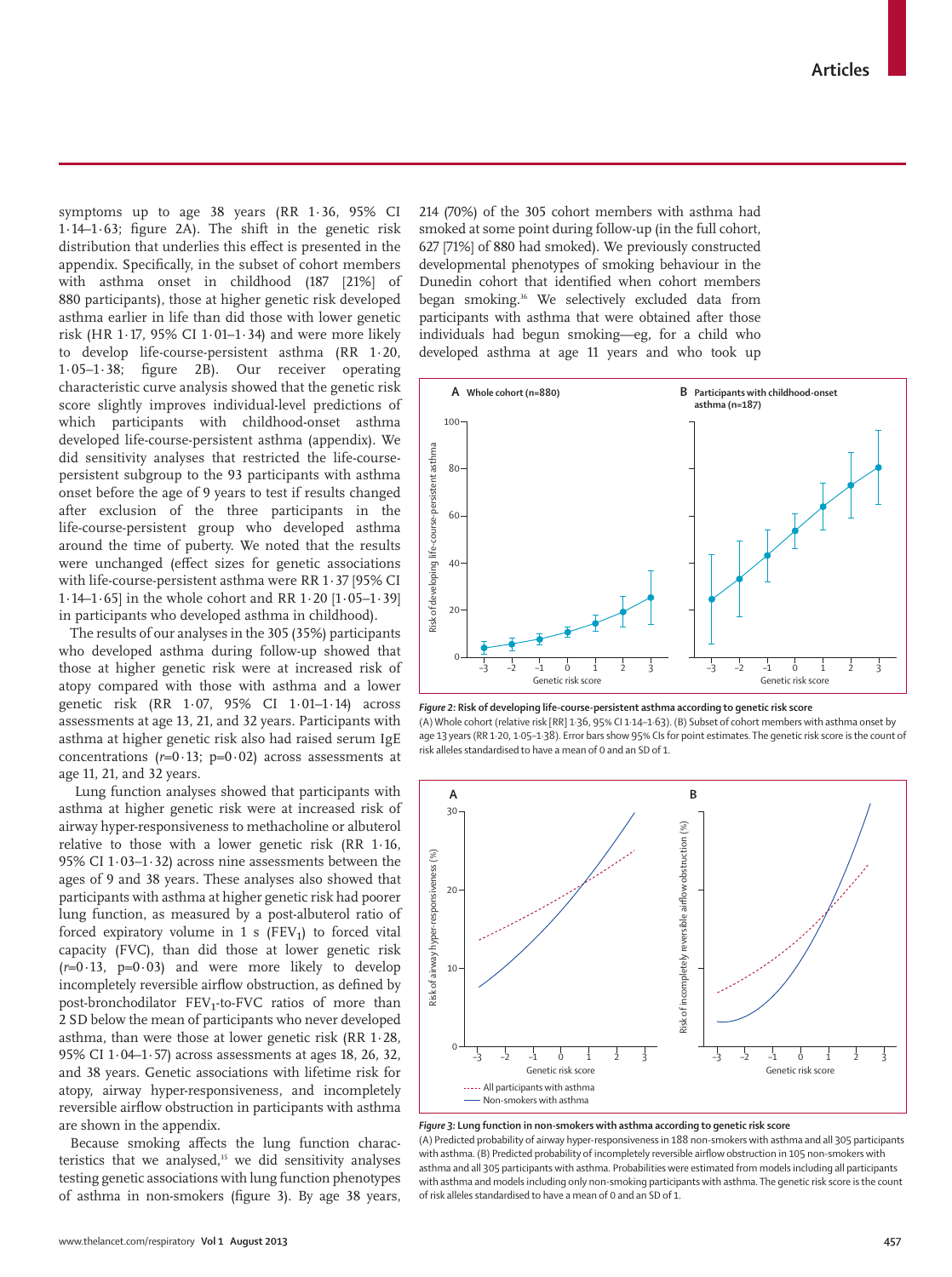

Figure 4: Atopy, airway hyper-responsiveness, and incompletely reversible airflow obstruction in participants **with asthma** 

(A) Overlap between different biological characteristics of asthma. (B) Mean genetic risk within subgroups of participants with asthma. Participants with asthma who did not have atopy but who did have airway hyper-responsiveness or incompletely reversible airflow obstruction are grouped together because of the small number of cases in each group. Error bars show SE for subgroup means. The genetic risk score is the count of risk alleles standardised to have a mean of 0 and a SD of 1. AHR=airway hyper-responsiveness. IRAO=incompletely reversible airflow obstruction.

> smoking at age 18 years, observations at ages 11, 13, and 15 years were included in the analysis of airway hyper-responsiveness, whereas all observations from age 18 years onwards were excluded. Participants who developed asthma after starting smoking were excluded from the analysis entirely. Excluding smokers increased the magnitudes of associations between genetic risk and airway hyper-responsiveness (RR 1·38, 95% CI 1·16–1·64) and incompletely reversible airflow obstruction (RR  $1.63$ ,  $1.10 - 2.41$ .

> Our results showed substantial overlap between atopy, airway hyper-responsiveness, and incompletely reversible airflow obstruction in participants with asthma. For example, 55 (72%) of 76 cohort members with asthma and incompletely reversible airflow obstruction also had atopy and airway hyper-responsiveness during follow-up (figure 4A). Individuals with asthma who did not develop

atopy had genetic risk scores similar to those without asthma. Of participants with asthma who developed atopy, those who also developed airway hyperresponsiveness and incompletely reversible airflow obstruction had higher genetic risk scores than did those who had asthma and atopy only, and had the highest genetic risk scores of all participants (figure 4B).

Over three decades of follow-up, cohort members at higher genetic risk missed more days of school or work because of asthma than did those at lower genetic risk (IRR  $1.38$ , 95% CI  $1.02-1.86$ ) and were more likely to be admitted to hospital for breathing problems (HR 1·38,  $1.07 - 1.79$ ).

Genotype and family history provided similar amounts of information about asthma risk; effect sizes were similar for the genetic risk score and the family history score in models predicting developmental phenotypes of asthma, airway hyper-responsiveness, and asthma-related disruptions to daily life (table 2). Family history was not associated with risks of participants with asthma manifesting atopy or incompletely reversible airflow obstruction.

Genotype-based and family-history-based measures provided different information about asthma risk. Cohort members' genetic risk scores were unrelated to their family history scores  $(r=0.05;$  appendix). Adding statistical adjustments for family history to regression models testing genetic associations with asthma phenotypes and complications did not change the effect size or statistical significance estimated for the genetic risk score. The one exception was that after adjustment for family history, the genetic association with incidence of days of school or work missed because of asthma was no longer statistically significant (IRR 1·32, 95% CI 0·98-1·79; p=0·07).

# **Discussion**

Results from our population-level analyses advance asthma genetics beyond the original GWAS discoveries in three ways. First, we show that genetic risks predict which individuals with childhood-onset asthma remit and which develop life-course-persistent asthma, although these predictions are not sufficiently sensitive or specific to support immediate translation into clinical practice. Second, we elucidate a biological profile of asthma that arises from these genetic risks: atopic asthma characterised by airway hyper-responsiveness and leading to incompletely reversible airflow obstruction. Third, we describe the real-life effects of GWAS discoveries by quantifying genetic associations with missed school and work, and hospital admissions.

Cohort members at higher genetic risk developed asthma earlier in life, supporting GWAS reports of early-onset asthma as the developmental phenotype most strongly associated with discovered genetic risks (panel). $9,37-39$  We refined this developmental phenotype by showing that discovered genetic risks were specifically associated with a life-course-persistent developmental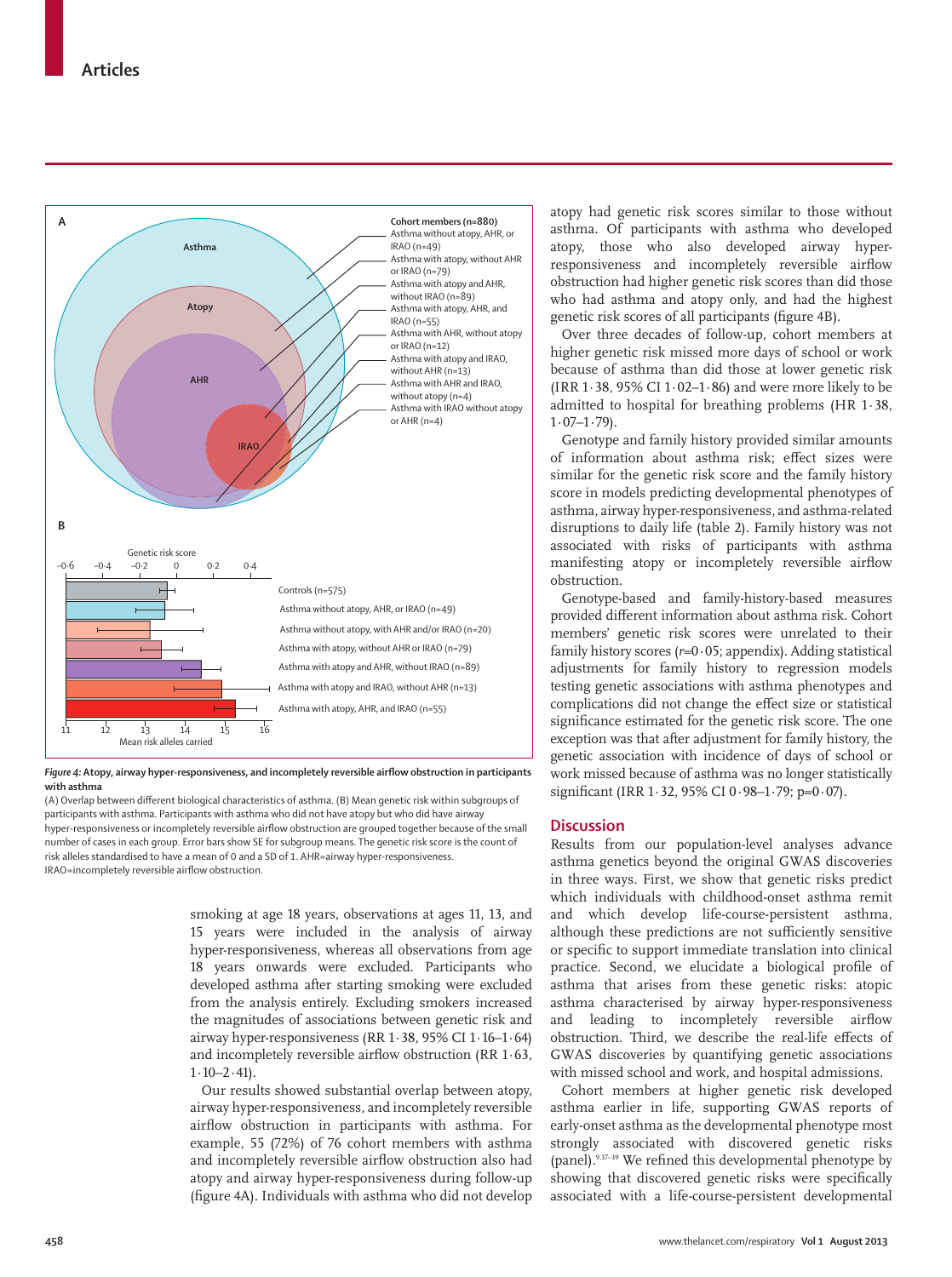phenotype of asthma: of participants with childhood-onset asthma, those with a higher genetic risk were more likely to have persistent asthma up to age 38 years. Higher genetic risk asthma cases were also more likely to be atopic, supporting preliminary GWAS evidence that at least some asthma-associated loci are specific to atopic asthma.40 We also show that in participants with asthma who also developed atopy, higher genetic risk predisposes these individuals to airway hyper-responsiveness and the development of incompletely reversible airflow obstruction. Collectively, these findings describe a biological profile of asthma associated with GWAS discoveries. Research is now needed to trace molecular pathways from these variants to atopy, airway hyper-responsiveness, and incompletely reversible airflow obstruction in asthma.

Genetic associations with developmental and biological characteristics of asthma translated to an increased burden of asthma-related disruptions to daily life. Participants with asthma at higher genetic risk missed more days of school and work over three decades of follow-up and were more likely to be admitted to hospital for asthma than were those with a lower genetic risk. Magnitudes of genetic effects were small, with each SD increase in genetic risk score predicting an increase in risk for these disruptions to daily life by about a third. Nevertheless, results suggest that full mitigation of genetic risk could reduce the burden asthma imposes on patients, with potential benefits accruing to society through reductions in school and work absenteeism, and in health-care costs.

Finally, we tested whether recent GWAS discoveries captured information that might otherwise be obtained through a family history.41,42 GWAS discoveries for asthma provided novel information about inherited risk that was not captured by family history of asthma; the genetic risk score made independent, additive contributions to prediction models over and above family history. Both genotype-based and family-based risk measures predicted asthma onset and persistence, but genotype was a more consistent predictor of the biological characteristics of asthma. Surprisingly, genotypic risk was only weakly related to family history of asthma, with some cohort members with a negative family history carrying a high genetic risk for asthma. This lack of concordance between genotypic and family-based risk assessments is not unique to asthma. We previously noted this finding in patients with obesity and smoking problems,<sup>36,43</sup> and others have reported similar results for some patients with cancers.<sup>41</sup> In studies of diabetes and cancer, taking family history into account did not change effect sizes estimated for GWAS-discovered genetic risks,<sup>44,45</sup> suggesting low correlation between genotypic and family-history risk measures. In turn, this lack of correlation suggests that family history captures more than the additive contributions of common variants. Replication is needed of the non-association between

|                                                                                            |            | Statistic Genetic risk score   | <b>Family history score</b>   |  |  |
|--------------------------------------------------------------------------------------------|------------|--------------------------------|-------------------------------|--|--|
| Developmental phenotypes of asthma (n=880)                                                 |            |                                |                               |  |  |
| Time to asthma onset                                                                       | <b>HR</b>  | 1.12(1.01 to 1.26)             | 1.21(1.10 to 1.34)            |  |  |
| Asthma persistence                                                                         | <b>IRR</b> | $1.16$ (1.03 to 1.30)          | 1.24 (1.13 to 1.37)           |  |  |
| Life-course-persistent asthma                                                              | <b>RR</b>  | 1.36 (1.14 to 1.63)            | 1.33 (1.19 to 1.48)           |  |  |
| Life-course-persistent asthma in participants<br>with asthma onset by age 13 years (n=162) | <b>RR</b>  | 1.20 (1.05 to 1.38)            | 1.09 (1.00 to 1.18)           |  |  |
| Biological characteristics of asthma (n=305)*                                              |            |                                |                               |  |  |
| Atopy                                                                                      |            |                                |                               |  |  |
| Positive skin test (at ages 13, 21, and 32 years)                                          | <b>RR</b>  | 1.07(1.01 to 1.13)             | 1.03 (0.98 to 1.08)           |  |  |
| Serum IqE (at ages 11, 21, and 32 years)                                                   | r          | $0.13(0.02 \text{ to } 0.25)$  | 0.10(0.00 to 0.19)            |  |  |
| Airway hyper-responsiveness                                                                |            |                                |                               |  |  |
| Case status (at ages 9, 11, 13, 15, 18, 21, 26, 32,<br>and 38 years)                       | <b>RR</b>  | $1.16$ (1.03 to 1.32)          | 1.12 (1.05 to 1.21)           |  |  |
| Incompletely reversible airflow obstruction                                                |            |                                |                               |  |  |
| Case status (at ages 18, 26, 32, and 38 years)                                             | <b>RR</b>  | $1.28(1.04 \text{ to } 1.57)$  | 1.05 (0.90 to 1.22)           |  |  |
| Post-albuterol FEV,-to-FVC ratio (at ages 18,<br>26, 32, and 38 years)                     | r          | $-0.13$ ( $-0.24$ to $-0.02$ ) | $-0.07$ ( $-0.16$ to $0.02$ ) |  |  |
| Disruptions to daily life (n=305)*                                                         |            |                                |                               |  |  |
| Days off school or work because of asthma                                                  | <b>IRR</b> | $1.38(1.02 - 1.86)$            | 1.28 (1.02 to 1.61)           |  |  |
| Admitted to hospital for asthma                                                            | <b>HR</b>  | 1.38 (1.07 to 1.79)            | 1.21(1.05 to 1.38)            |  |  |

Effect sizes are presented for a 1 SD increase in genetic risk and a 1 SD increase in family history. Analyses of biological characteristics of asthma used generalised estimating equations to account for the non-independence of repeated observations of individuals. All models were adjusted for sex. HR=hazard ratio (Cox regression model). IRR=incident rate ratio (negative binomial regression model). RR=relative risk (Poisson regression model). *r*=standardised coefficient (interpreted as Pearson's *r* from a linear regression model). FEV<sub>1</sub>=forced expiratory volume in 1 s. FVC=forced vital capacity. \*Analyses included only the 305 cohort members who developed asthma during follow-up.

Table 2: Effect sizes for genetic risk score and family history score

## *Panel:* **Research in context**

## **Systematic review**

We searched databases, including PubMed and the National Human Genome Research Institute GWAS Catalog, to identify the largest and most comprehensive genome-wide association studies (GWAS) of asthma using the search terms "asthma" and "genome-wide association study". We did not apply any publication date restrictions and did the last search on Sept 1, 2012. We identified a GWAS done by the European GABRIEL Consortium,<sup>9</sup> from which we selected single nucleotide polymorphisms (SNPs) that were genome-wide significant (p<5×10– ⁸) and that were at least partially independent of one another (*R²*<0·6) to construct a genetic risk score.

## **Interpretation**

Our results, when added to those of the original GWAS,<sup>9</sup> show that genetic risks predict which childhood-onset asthma cases remit and which become life-course-persistent cases, describe a biological profile of the asthma that arises from these genetic risks, and show the real-life effects of GWAS discoveries by quantifying genetic associations with missed school and work, and hospital admissions. Because the effect sizes we noted were small, the predictions offered by genetic risk scores might be weak. More research is needed to clarify the clinical significance of the small increments in risk that can be predicted using SNPs.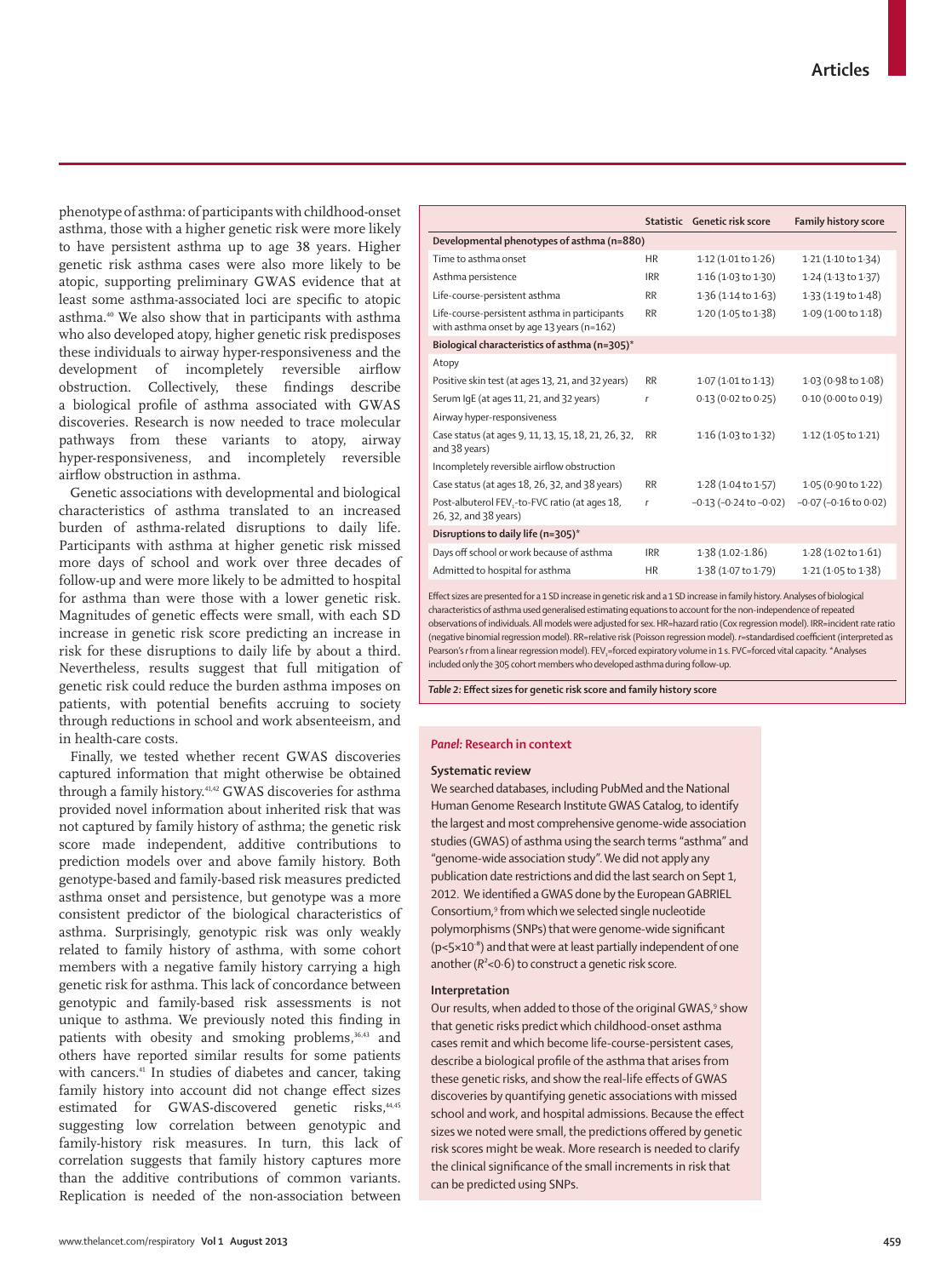genetic risk and family history, using whole-genome scores.<sup>46</sup> If replicated, future genetic discovery research in asthma could focus on genetic features of family history not detectable in GWAS, including rare variants, interactions among genes (epistasis) and, because family histories capture shared environments as well as genes, interactions between genes and environmental factors.<sup>8,47-49</sup> Our findings also suggest that GWAS discoveries might help to identify which childhood-onset asthma cases are most likely to become life-coursepersistent cases, even after accounting for differences in family histories of asthma. Because the effect sizes we recorded were small, the predictions offered by genetic risk scores might be weak. More work is needed to clarify the clinical significance of the small increments in risk that can be predicted using SNPs.<sup>50</sup>

We acknowledge several limitations. First, our analyses were based on cohort members of European descent and for whom follow-up has extended only to age 38 years, limiting the extent to which we can generalise the results. Replication of findings in non-white cohorts and extension of findings beyond mid-life are crucial. Nevertheless, this birth cohort is one of the longest running with detailed clinical and objective measurements pertinent to asthma, and the cohort is representative of the population studied; it originated as an unselected birth cohort and has been followed up with a 95% retention. Second, because our study did not include medical records, some cases of asthma and hospital admission might have been missed or misclassified, leading to underestimation of genetic effects. Third, our genetic risk score included only SNPs meeting genome-wide significance criteria in GWAS,9 and omitted two of these because of technical limitations of the genotyping array. The genotyped SNPs represent only a subset of asthma-causing variants, many of which remain undiscovered.51 Further, because the relative effect sizes of these SNPs on the developmental and biological characteristics of asthma that we analysed remain unknown, we did not weight the SNPs in our score. Whole-genome genetic risk score approaches that include hundreds or thousands of variants that meet more liberal significance criteria and that apply empirically defined weighting schemes might yield more comprehensive measures of genetic risk.<sup>52</sup> Such whole-genome scores are a work in progress in the case of asthma; effect sizes reported in a recent whole-genome score study of asthma<sup>19</sup> were similar to those in our study. Finally, because our genetic risk score approach studied the aggregate effect of several asthma-associated SNPs, we cannot address the question of molecular mechanism. Larger samples and meta-analyses are needed to assess the specific contributions of individual risk variants to developmental and biological characteristics of asthma. The contribution of our study is to guide such investigations by pointing to target phenotypes: early-onset, life-course-persistent asthma,

and atopic asthma characterised by airway hyper-responsiveness and incompletely reversible airflow obstruction.

#### **Contributors**

DWB, AC, MRS, and RIH did the scientific literature search; DWB, MRS, TEM, RP, and AC designed the study; TEM, MRS, RJH, RP, and AC obtained the data; DWB, HLH, RH, TEM, KS, BW, and AC analysed the data; DWB, TEM, MRS, RJH, and AC interpreted the data; DWB, TEM, and AC drafted the manuscript; and DWB, TEM, AC, MRS, RJH, RP, KS, BW, RH, and HLH provided critical revision.

#### **Confl icts of interest**

We declare that we have no conflicts of interest.

### **Acknowledgments**

We thank the Dunedin Study members, their families, unit research staff, and the Dunedin Study founder. The Dunedin Multidisciplinary Health and Development Research Unit is supported by the New Zealand Health Research Council. Collection of respiratory data was supported in part by the Otago Medical Research Foundation and the New Zealand Asthma Foundation. This research received support from US National Institute on Aging (NIA) grant AG032282 and UK Medical Research Council grant G0601483. Additional support was provided by the Jacobs Foundation. DWB is supported by a postdoctoral fellowship from NIA (T32 AG000029). The content is solely the responsibility of the authors and does not necessarily represent the official views of the National Institutes of Health.

#### **References**

- 1 Sears MR. Descriptive epidemiology of asthma. *Lancet* 1997; **350** (suppl 2)**:** S1–S4.
- Wenzel SE. Asthma phenotypes: the evolution from clinical to molecular approaches. *Nat Med* 2012; **18:** 716–25.
- Zhang YM, Moffatt MF, Cookson WOC. Genetic and genomic approaches to asthma: new insights for the origins. *Curr Opin Pulm Med* 2012; **18:** 6–13.
- Ober C, Yao TC. The genetics of asthma and allergic disease: a 21st century perspective. *Immunol Rev* 2011; **242:** 10–30.
- 5 Bonfield TL, Ross KR. Asthma heterogeneity and therapeutic options from the clinic to the bench.
- *Curr Opin Allergy Clin Immunol* 2012; **12:** 60–67. 6 Agache I, Akdis C, Jutel M, Virchow JC. Untangling asthma
- phenotypes and endotypes. *Allergy* 2012; **67:** 835–46. Pearson TA, Manolio TA. How to interpret a genome-wide
- association study. *JAMA* 2008; **299:** 1335–44.
- 8 Belsky DW, Moffitt TE, Caspi A. Genetics in population health science: strategies and opportunities. *Am J Public Health* (in press).
- Moffatt MF, Gut IG, Demenais F, et al. A large-scale, consortium-based genomewide association study of asthma. *N Engl J Med* 2010; **363:** 1211–21.
- 10 Sears MR, Greene JM, Willan AR, et al. A longitudinal, population-based, cohort study of childhood asthma followed to adulthood. *N Engl J Med* 2003; **349:** 1414–22.
- 11 Moffitt TE, Caspi A, Rutter M, Silva PA. Sex differences in antisocial behavior: conduct disorder, delinquency, and violence in the Dunedin longitudinal study. Cambridge: Cambridge University Press, 2001.
- 12 Chipps BE. Determinants of asthma and its clinical course. *Ann Allergy Asthma Immunol* 2004; **93:** 309–15.
- Cowan K, Guilbert TW. Pediatric asthma phenotypes. *Curr Opin Pediatr* 2012; **24:** 344–51.
- Joos GF, O'Connor B, Anderson SD, et al. Indirect airway challenges. *Eur Respir J* 2003; **21:** 1050–68.
- 15 Anderson SD. Indirect challenge tests: airway hyperresponsiveness in asthma: its measurement and clinical significance. *Chest* 2010; **138:** 25S–30S.
- 16 Brightling CE, Gupta S, Gonem S, Siddiqui S. Lung damage and airway remodelling in severe asthma. *Clin Exp Allergy* 2012; **42:** 638–49.
- 17 Valdez R, Yoon PW, Qureshi N, Green RF, Khoury MJ. Family history in public health practice: a genomic tool for disease prevention and health promotion. *Annu Rev Public Health* 2010; **31:** 69–87.
- 18 Sullivan PF. Spurious genetic associations. *Biol Psychiatry* 2007; **61:** 1121–26.